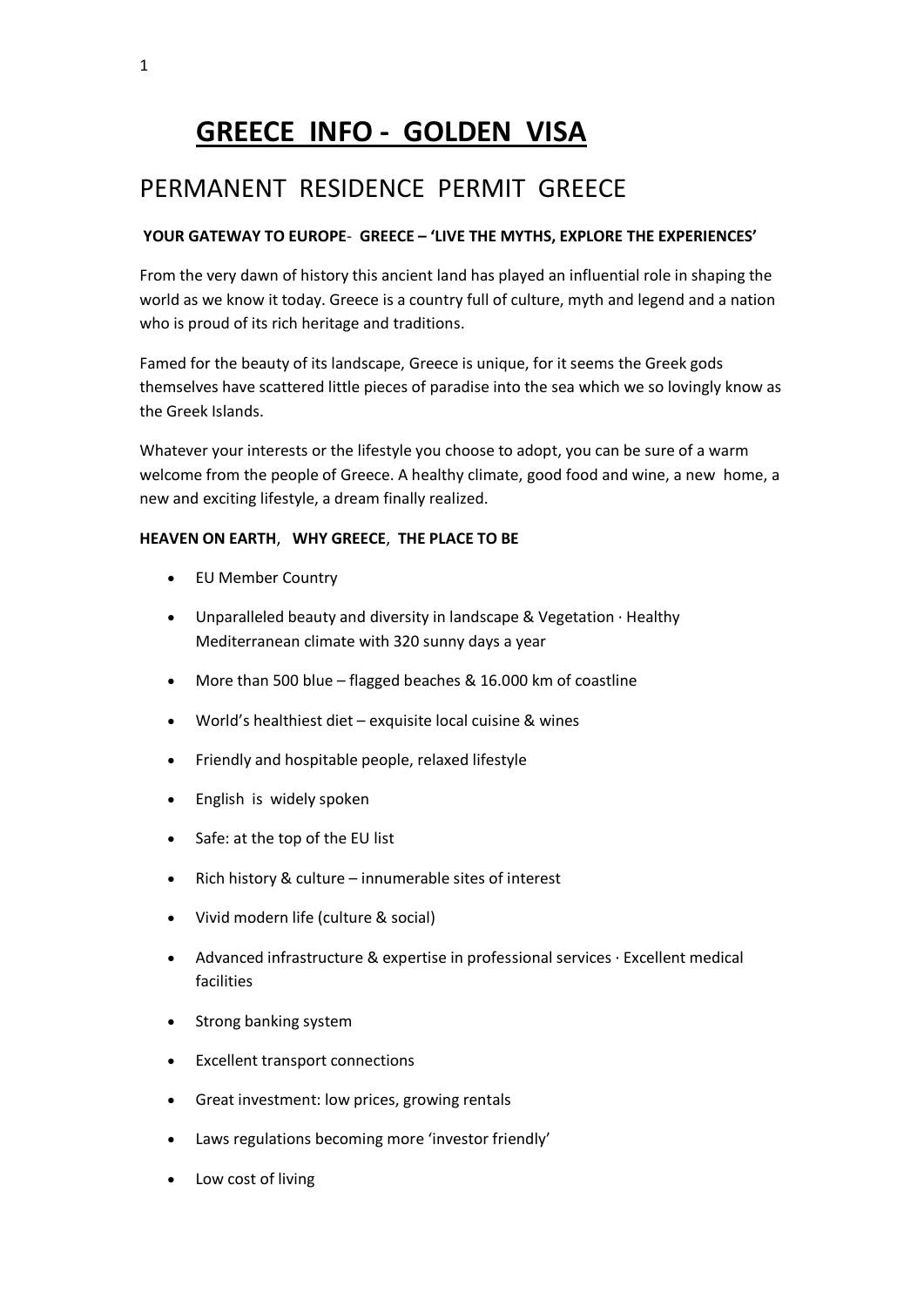#### **PERMANENT RESIDENCE PERMIT WITH THE PURCHASE OF A PROPERTY**

#### **EUROPE IS YOUR BACKYARD**

Enjoy the benefits and security of a Permanent Residence Permit

in Greece, and travel freely to other European Schengen countries,

with the purchase of a property in the best Mediterranean country, Greece.

## **'GREECE GOLDEN VISA PROGRAMME'**

#### **PERMANENT RESIDENCE PERMIT WITH THE PURCHASE OF A PROPERTY**

#### **TOP 10 REASONS TO ACQUIRE A GREEK PERMANENT RESIDENCE PERMIT**

**AFFORDABLE** ONLY 250.000  $\epsilon$ , The cheapest permanent Residency Program in Europe

**SCHENGEN AREA** - Greece is part of Schengen area

Visa free access to all Schengen countries (practically all of EU)

No need to enter Europe through Greece

#### **NO MINIMUM STAY REQUIREMENT**

No requirement to spend minimum time in the country.

Once every 5 years you need to visit Greece for one day

#### **PERMANENT RESIDENCE PERMIT WITH THE PURCHASE OF A PROPERTY**

## **TOP 10 REASONS TO ACQUIRE A GREEK PERMANENT RESIDENCE PERMIT**

AT THE CROSSROAD OF THREE CONTINENTS

Conveniently located between Europe Asia and Africa

Extremely well connected with all the world and especially Europe.

#### **UNIQUE NATURAL BEAUTY**

Greece is famous for its unique natural beauty. Thousands of islands, endless award-winning beaches, spectacular mountains.

Every year nearly 500 Greek beaches are awarded a Blue Flag, while many more await you to discover them.

The Greek climate strikes the perfect balance between mild winter and glorious summer. More than 300 days of sunshine per year guarantee that you will spend your time outdoors.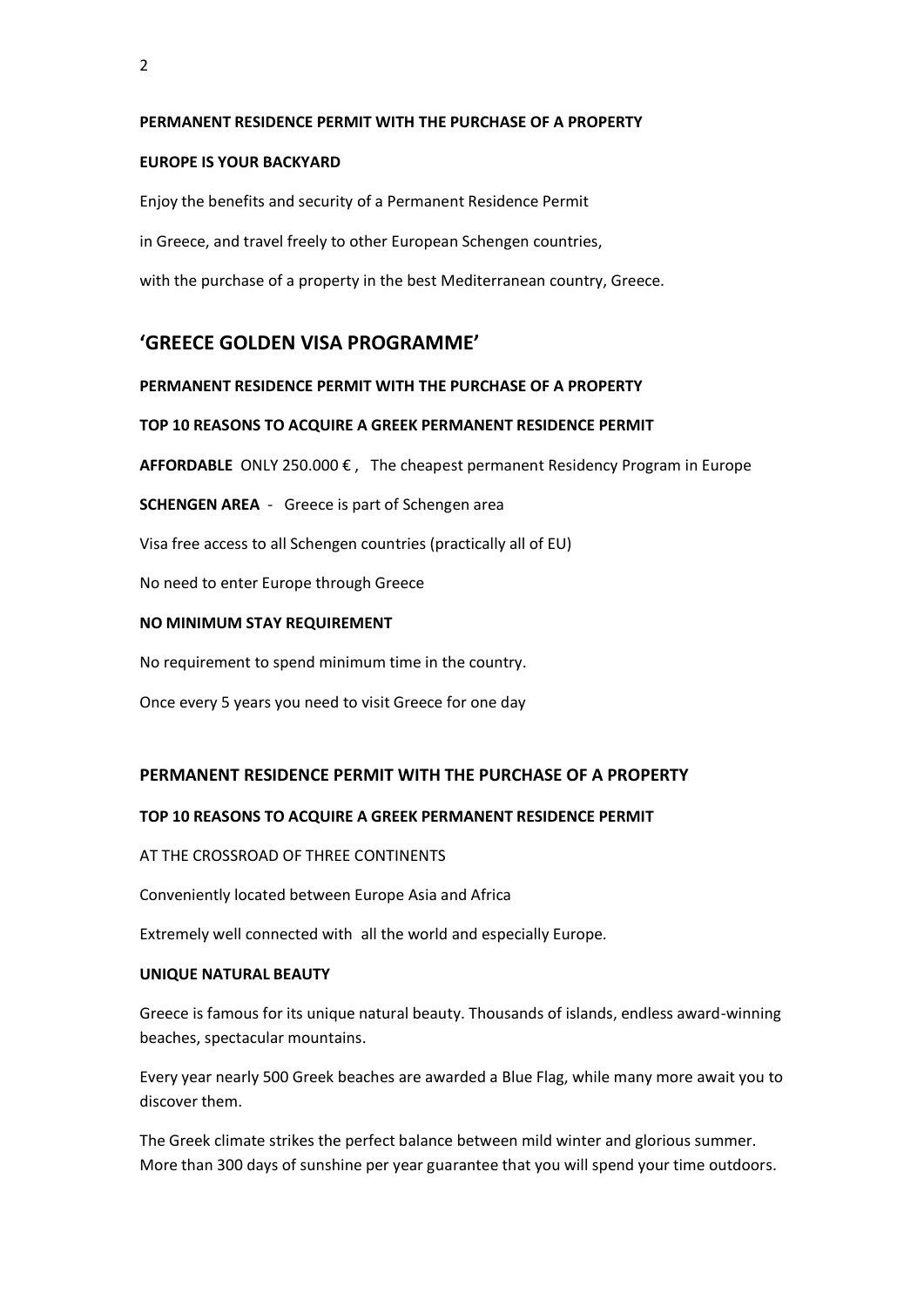3

#### **PERFECT INVESTMENT OPPORTUNITY**

Greece is exiting a long recession, with Property values expected to rise significantly.

Greek property market has traditionally been demand driven, protecting itself from overinflated prices

#### **SAFE**

Greece has one of the lowest crime rates in Europe

Take to the streets of any Greek city or village feeling absolutely relaxed and safe well into the night

#### **CRADLE OF CIVILIZATION**

Greece is the origin of the Western Civilization. The basis of Philosophy,

the vision of Democracy, and Mathematics flourished in Greece.

From the Parthenon to the Palace of Knossos

the evidence of the thousands year old civilization can be found all over Greece

#### **GREEK LIFESTYLE**

The Greeks are among the most hospitable people in the world. Every visitor will feel right at home in our country

The Greek cuisine is universally recognized as the healthiest in the world.

Aided by the glorious weather the visitor will enjoy spending time socializing at the beach, beautiful cafes, and historic sites

#### **HEALTH & EDUCATION SERVICES**

Greek Health care system is one of the best in Europe.

The residence permit holder has full access to the Greek Education system, from the first school classes all the way to the National Universities

## **GREECE'S STRATEGIC GEOGRAPHIC LOCATION**

## **USUAL QUESTIONS ABOUT GREEK GOLDEN VISA**

**CAN I TRAVEL TO EUROPE?** YES!

Greece is part of the Schengen treaty so the Greek PR is also a Schengen Visa!

#### **PERMANENT RESIDENCE PERMIT IN GREECE IN LESS THAN 60 DAYS**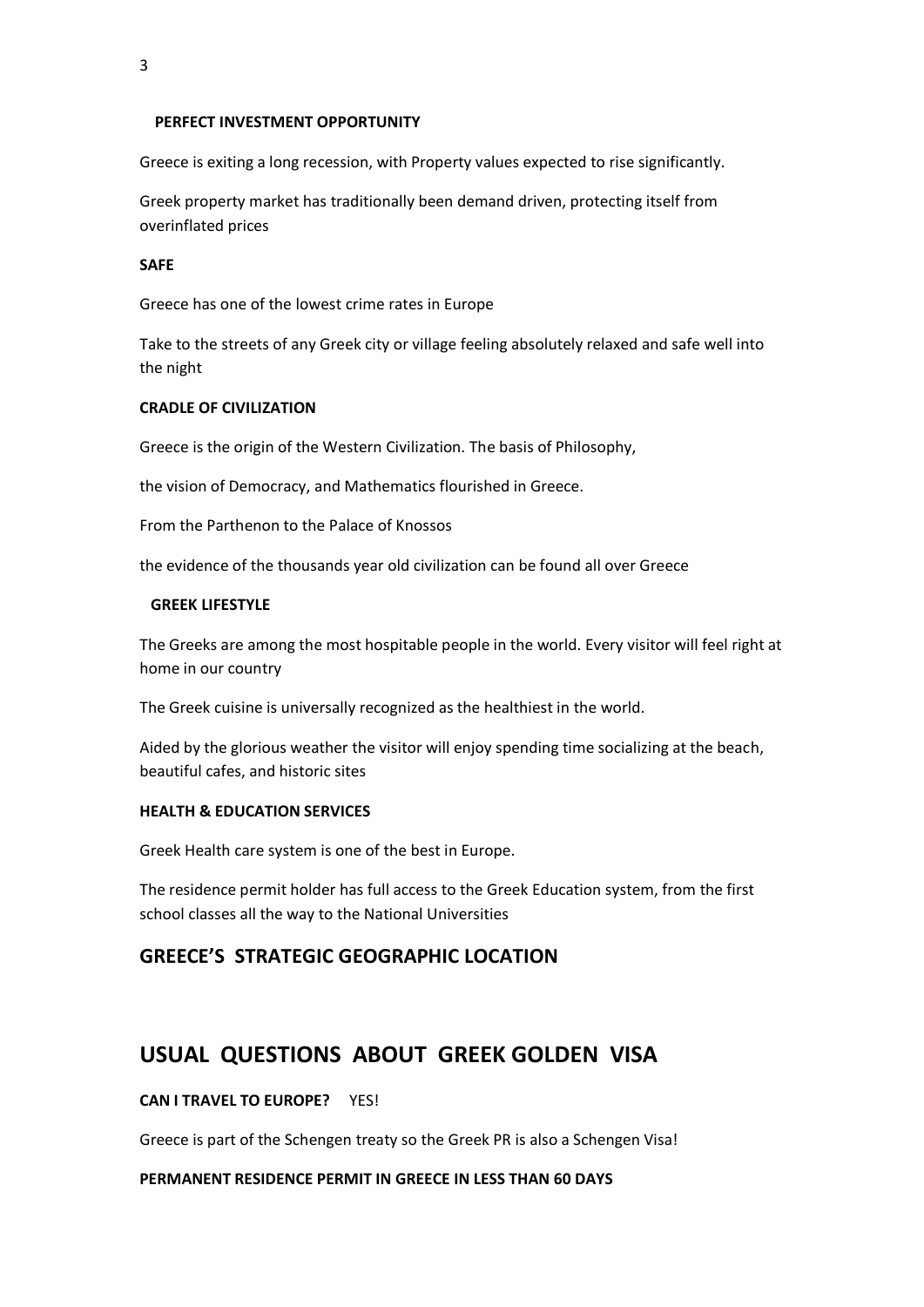#### WHO IS ELIGIBLE?

## PROPERTYOWNERS OF ANY NATIONALITY WHO INVEST MINIMUM 250,000 EUROS IN **GREECE**

### … AND, the family members of the Applicant, Spouse, Children

(under 21 years old of age, unmarried, common children and those who have adopted, and children of the sponsor or the other spouse, including adopted children, if one has been entrusted with the exercise of parental responsibility) and Parents of the applicant and spouse.

#### **What is the duration (of PR)?**

## **FOR LIFE. Provided that the Property remains at the possession of the Applicant.**

**How is renewed?** By presenting the registered title deed of the property and submitting biometric data once every five years.

#### **How fast can I Receive my PR?**

From the day of receiving the Title Deed, you can get the Blue card remotely and then you can proceed to Golden visa at your convenient time

## **PERMANENT RESIDENCE PERMIT WITH THE PURCHASE OF A PROPERTY**

#### **WHAT DOCUMENTS DO I NEED TO SUBMIT?**

- 1. Application (PR) form
- Three recent colour photographs
- Electronic photograph and fingerprints submitted in person to the local decentralized administration
- 4. Exact copy of a valid passport including the entry visa inside
- 5. Copy of the Purchase Contract (of a property with at least € 250.000)

and the registration of Title Deed from the 'Registry of Mortgage'.

6. Medical Insurance: covering the costs of hospitalization and medical care from a Greek Insurance company or international one.

#### **DOCUMENTS FOR THE FAMILY MEMBERS**

( IN ADDITION TO THE MAIN DOCS )

- 1. Family Certificate from country of origin translated and certified,
- 2. Marriage Certificate (official and certified translation),